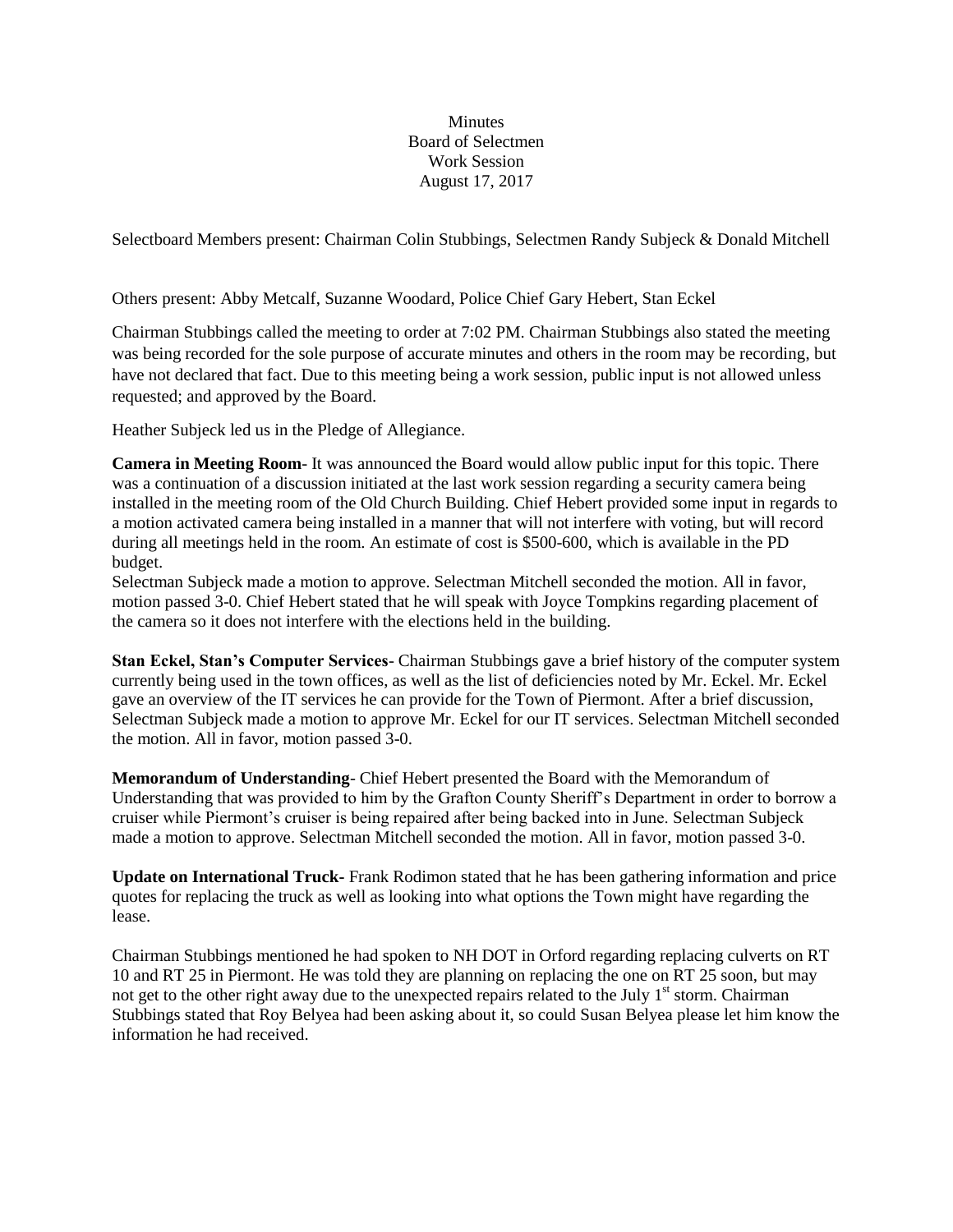Abby Metcalf stated that she had been in contact with the construction company handling the Piermont, NH to Bradford, VT bridge project. The work is scheduled to begin on August  $21<sup>st</sup>$  with a completion date in October.

**Barton Road Bridge**- Chairman Stubbings stated he has received the requested information from HEB so he can move forward with the Request for Reimbursement.

## **Additional Items:**

Chairman Stubbings added the following:

We have received the invoice for the Orford Swim Program (\$1500. $^{00}$ ) and Beach Monitor (\$1000. $^{00}$ ) for the total amount of  $$2500<sup>00</sup>$ 

Tri-County CAP sent a note thanking Piermont for our continued financial support.

The Board has received the Emergency Wetlands Permit for the KC Pittsfield Hydro-dam to do required repairs following the July  $1<sup>st</sup>$  storm.

We have received the Grafton County Fiscal Year 2018 Budget. Jen Rugar will make copies for the Board and will have one available in the office.

There are several sessions scheduled in area towns next week regarding FEMA briefings in relation to the July 1<sup>st</sup> storm. Chairman Stubbings asked Jen Rugar to be sure Bernie Marvin, EMD, Frank Rodimon, Road Agent are aware of the schedule so they can attend. Selectman Subjeck stated that he can attend one as well.

After a brief discussion, it was decided to change the date of the next Board of Selectmen's meeting from August 22<sup>nd</sup> to August 29<sup>th</sup>. The change will be posted at Four Corner Store, Post Office, Board of Selectmen's and Town Clerk's doors

Selectman Subjeck mentioned a visit from Inspector Perry from NH Department of Labor today. Inspector Perry provided a couple of documents he would like to see added to the Personnel Policy and Procedure Manual we are working on. There will be an inspection of all municipal buildings held on September 19<sup>th</sup>.

Selectman Subjeck inquired as to the timeframe for securing the Town Office. There have been some recent changes in election laws and requirements for storing related documents. There was a brief discussion regarding access to the office and who should have access.

The minutes from August 8, 2017 were reviewed. Corrections were made. Selectman Subjeck made a motion to accept the minutes as amended. Selectman Mitchell seconded the motion. All in favor, motion passed 3-0.

Selectman Subjeck mentioned the Timber and Gravel class Susan Belyea, Assessing Clerk recently attended. Ms. Belyea gave a brief description of the class.

Reimbursement for Forest Land- Selectman Subjeck made a motion to accept. Selectman Mitchell seconded the motion. All in favor, motion passed 3-0.

Intent to Cut- Map U01 Lot 56- Pam Lecesse. Selectman Subjeck made a motion to accept. Selectman Mitchell seconded the motion. All in favor, motion passed 3-0.